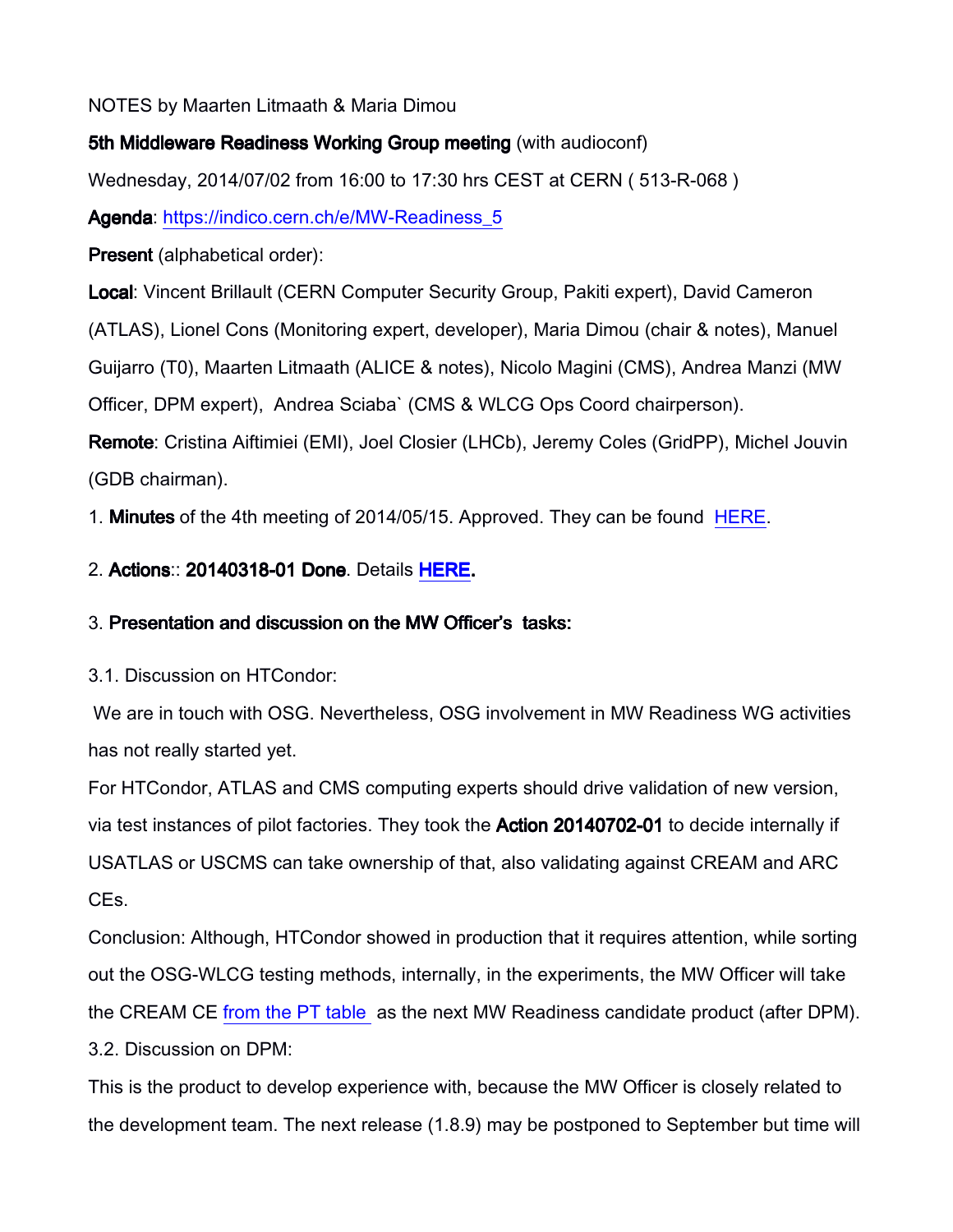be used till then for the set-up and the MW Package Reporter configuration. Joel took the Action 20140702-02 to discuss in the LHCb collaboration and document in their [workflow page,](http://lhcb-release-area.web.cern.ch/LHCb-release-area/DOC/lhcbdirac/rst/html/Certification/tree.html) linked from the WG [twiki,](https://twiki.cern.ch/twiki/bin/view/LCG/MiddlewareReadiness#Experiment_workflows) if and which sites will participate in the DPM Readiness verification exercise.

#### 4. Discussion on Readiness verification for clients

4.1. The CMS MW Validation documentation is HERE, also linked from the WG [twiki.](https://twiki.cern.ch/twiki/bin/view/LCG/MiddlewareReadiness#Experiment_workflows) Status at the time of the meeting was:

- The steps implemented for GRIF have been documented

- Monitoring links show PhEDEx transfer and HammerCloud test job results

- Legnaro volunteered as a CREAM validation site

- glideinWMS experts will be involved to get validation CEs included

 - Validation instances should not be tested by normal SAM tests, but could by tested in preproduction with a special VO feed for the time being. A better approach may be found after discussion with the SAM team.

4.2. The ATLAS MW Validation documentation is [HERE,](https://twiki.cern.ch/twiki/bin/viewauth/AtlasComputing/MiddlewareReadinessWorkingGroup) also linked from the WG [twiki.](https://twiki.cern.ch/twiki/bin/view/LCG/MiddlewareReadiness#Experiment_workflows) It contains configuration details and monitoring links. Status at the time of the meeting was:

- functional tests have been delayed until migration to Rucio has finished

- not clear from which CVMFS repository clients should be taken: the atlas one or grid.cern.ch (which is, currently, a mirror of the Applications Area on AFS). To use that repository, ATLAS client setup scripts would need changes; not clear how feasible or desirable that is. Action 20140702-03 on David to clarify the ATLAS position.

4.3. MW Readiness Verification general discussion summary:

- Experiments should be driving this effort according to their own workflows' needs e.g. they should refer to their sites using their own naming scheme.

- The MW Officer will work with the experiments for validation activities, while contacting sites directly e.g. if they are below the baseline.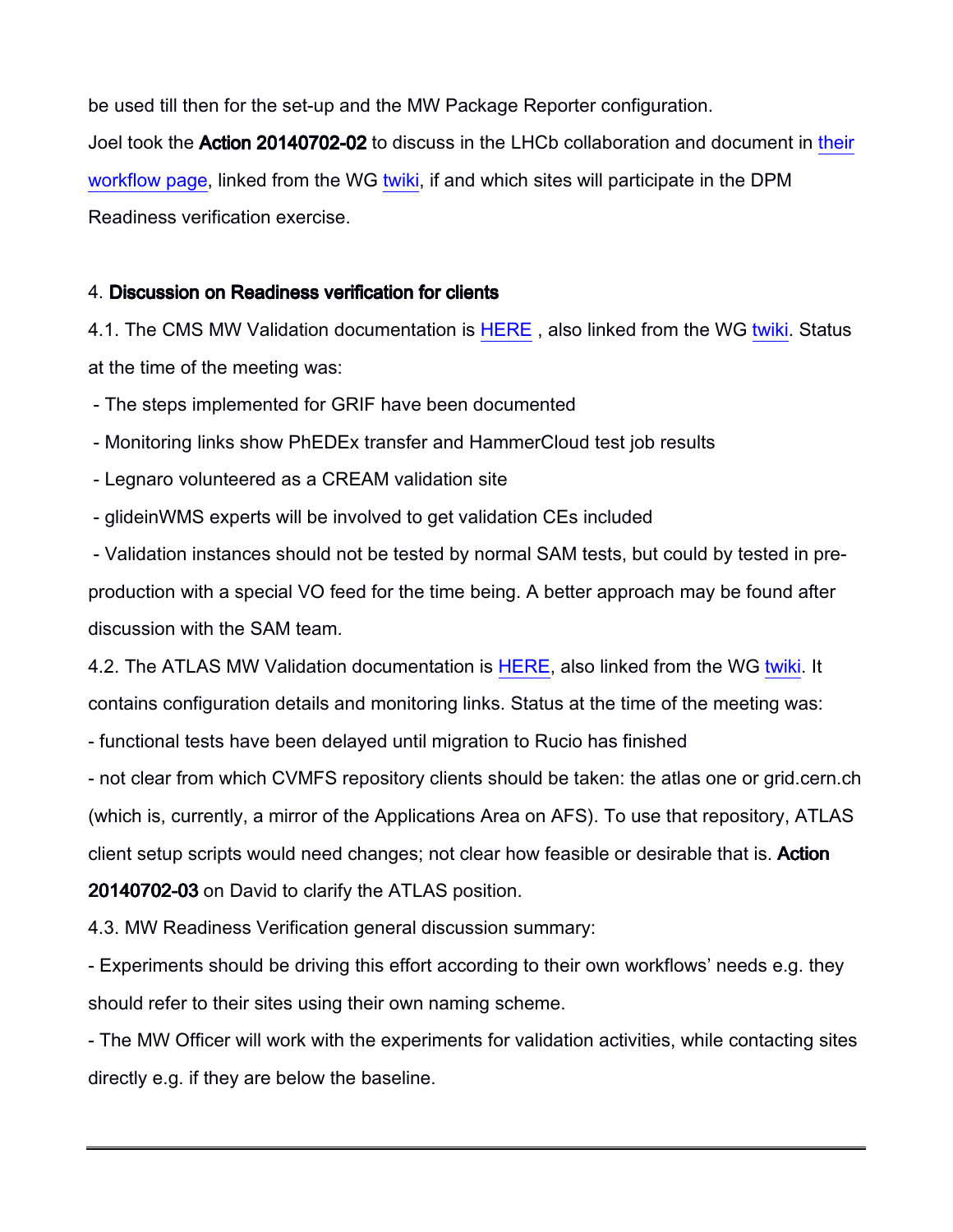- MW versions to be tested may not be decidable by a single experiment.

- The best would be to test every version, but for some MW products this is not realistic, hence test as many versions as feasible.

 - It may still be desirable to have an overall UI/WN version in grid.cern.ch that will pull in a set of clients that are known to work together.

- CMS would like to also take from CVMFS the few clients they use (e.g. lcg-cp).

 - The structure of grid.cern.ch will be presented in the Ops Coordination meeting on July 24. Action 20140702-04 on the MW Officer, Andrea M.

#### 5. The WLCG Package Reporter

Lionel the installation [instructions.](https://twiki.cern.ch/twiki/bin/view/LCG/MiddlewarePackageReporter) Discussion clarified the following points:

- Pakiti v.2 doesn't match our needs, as it is weak in the data *collection* part. The Pakiti dev. team were looking for a new developer and hoped to have a beta release of version 3 in the autumn. Lionel is in touch and we shall converge to a common solution (also allowing for local Pakiti instances), if satisfied by the next version.

- For now we will use the prototype developed by Lionel to gain experience. Action 20140702-05 on *Volunteer Sites* to deploy the WLCG Package Reporter according to the instructions on the Twiki page. All [linked](https://twiki.cern.ch/twiki/bin/view/LCG/MiddlewareReadiness#The_WLCG_MW_Package_Reporter) from our WG twiki, as well.

- The site name shall be the official name in the GOCDB.

- We start with the DPM Volunteer Sites (Action 20140702-05 on Edinburgh, GRIF) to see if the instructions are sufficient, then ask other *Volunteer Sites* to follow for DPM and add site Legnaro for the Readiness Verification of the CREAM CE.

 - Currently, the WLCG Package Reporter's DB exists only centrally, allowing the MW Officer to see through SQL queries what MW is deployed; a GUI will be developed. Action 20140702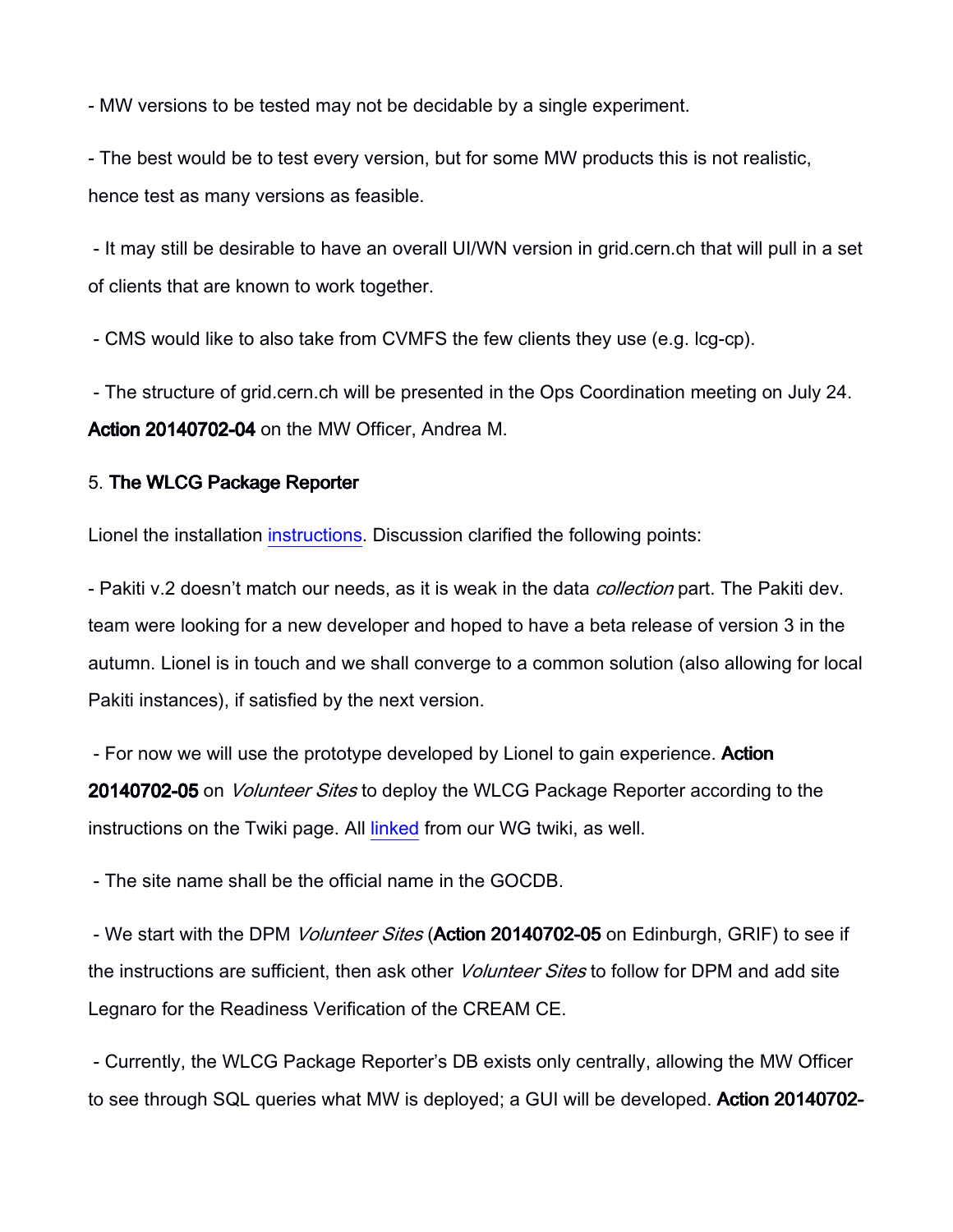06 on Lionel and Andrea M.

# 6. Next (6<sup>th</sup>) meeting: Wednesday 1<sup>st</sup> October 2014 at 16:00hrs CEST at CERN with audioconf and vidyo.

## 7. A.O.B. None.

| <b>Action</b> | <b>Description</b>     | <b>Status</b>                                                     |
|---------------|------------------------|-------------------------------------------------------------------|
| 20140702-06   | Andrea M &             | <b>Pending.</b> Discuss the visualization of testing results.     |
|               | <b>Lionel</b>          |                                                                   |
| 20140702-05   | <b>Volunteer Sites</b> | <b>Pending.</b> Install the WLCG MW Package Reporter and          |
|               |                        | report on the clarity of the instructions.                        |
|               |                        |                                                                   |
| 20140702-04   | Andrea M.(MW           | <b>Pending.</b> Present the status of DPM Readiness verification  |
|               | Officer)               | exercise at the 20140724 WLCG Ops Coord Meeting.                  |
|               |                        |                                                                   |
| 20140702-03   | David C.               | Pending. Clarify the ATLAS position on the CVMFS use and          |
|               | (ATLAS)                | the exact location for clients' candidate releases.               |
|               |                        |                                                                   |
| 20140702-02   | Joel (LHCb)            | <b>Pending.</b> Discuss in the LHCb collaboration and document in |
|               |                        | their workflow page, linked from the WG twiki, if and which       |
|               |                        | sites will participate in the DPM Readiness verification          |
|               |                        | exercise.                                                         |
|               |                        |                                                                   |